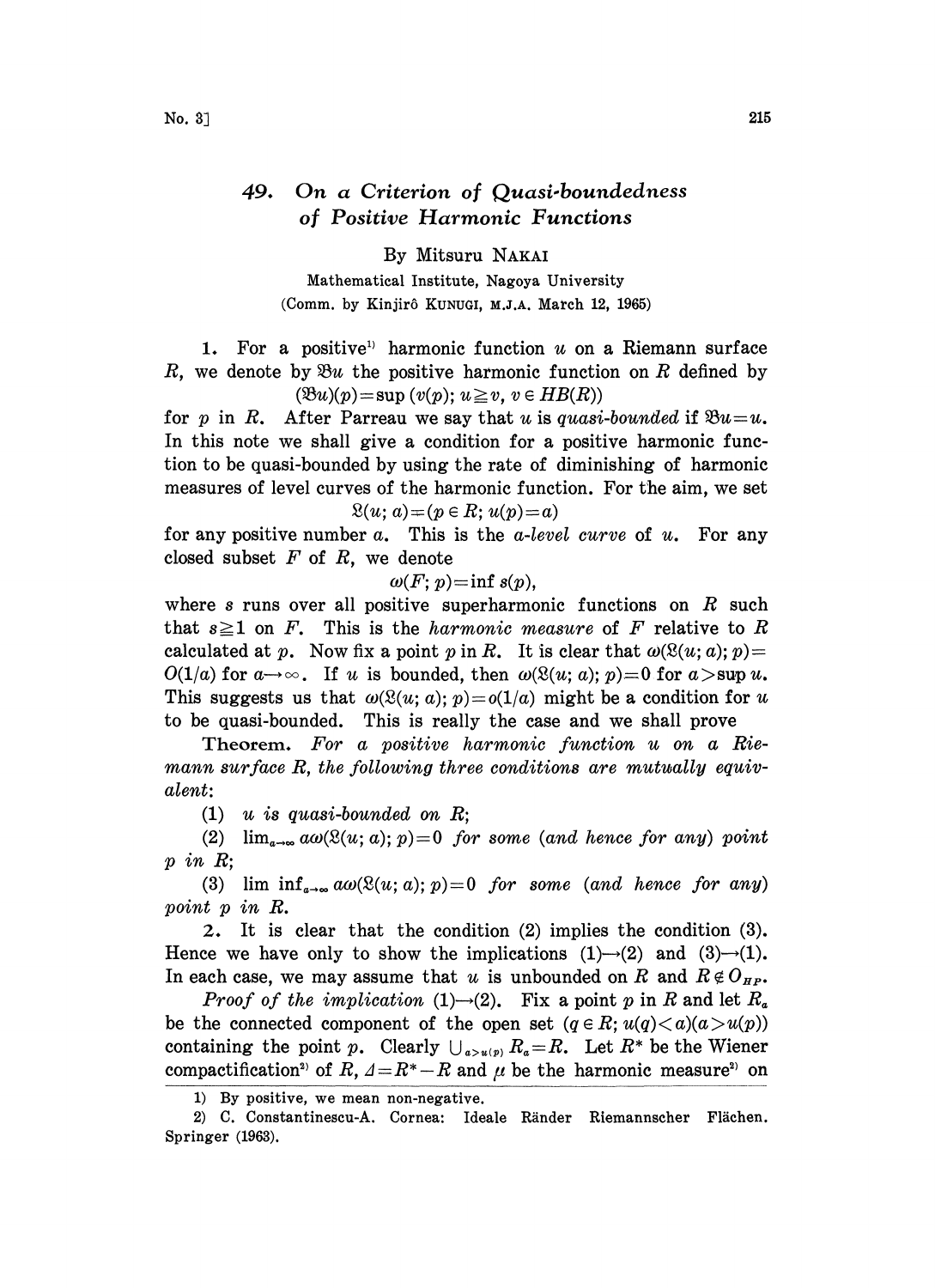216 M. NAKAI [Vol. 41,

 $\Delta$  with the reference point p. We denote by  $\bar{R}_a$  the closure of  $R_a$  in  $R^*$  and set  $A_a = \Lambda \cap \overline{R}_a$ . Then  $A_a \cup (\partial R_a) = \overline{R}_a - R_a$  and  $\overline{R}_a$  is clearly a resolutive compactification<sup>2)</sup> of  $R_a$ . So we can speak of the harmonic measure<sup>2)</sup>  $\bar{\mu}_a$  on  $\Lambda_a \cup (\partial R_a)$  with the reference point p. We set

$$
\mu_a = \begin{cases} \overline{\mu}_a & \text{on } \Delta_a; \\ 0 & \text{on } \Delta - \Delta_a. \end{cases}
$$

Then  $\mu_a$  is the measure on  $\Delta$  with  $0 \le \mu_a \le \mu_a \le \mu$  for  $a < a'$ . Let  $A_{\infty} = \bigcup_{a > u(p)} A_{a}$ . Then  $u(q) = \infty$  on  $A - A_{\infty}$  and so

$$
u(p) = \int_{A} u(q) d\mu(q)
$$

shows that  $\mu(\Delta-\Delta_{\infty})=0$ . From this it easily follows that

$$
(*)\qquad \qquad \lim_{a\to\infty}\int_{a}v(q)d\mu_a(q)=\int_{a}v(q)d\mu(q)
$$

for any v in  $HB(R)$ . Let  $u_n$  be the least harmonic majorant of u and *n*. Then  $u_n(q) = \min(u(q), n)$  on  $\Delta$   $\mu$ -almost everwhere. Clearly

$$
\lim_{\longrightarrow} \sup_{a\to\infty} \int_{A} u(q) d\mu_a(q) \leq \int_{A} u(q) d\mu(q).
$$

On the other hand,

$$
\lim_{\Delta u \to \infty} \int_{\Delta} u(q) d\mu_a(q) \geq \lim_{a \to \infty} \int_{\Delta} u_a(q) d\mu_a(q).
$$

By using (\*) and by letting  $n \nearrow \infty$ , we get

$$
\lim_{a\to\infty}\inf_{a\to\infty}\int_{a}u(q)d\mu_a(q)\geq\int_{a}u(q)d\mu(q).
$$

Hence we finally conclude that

$$
(**) \qquad \lim_{a\to\infty}\int_{A}u(q)d(\mu-\mu_a)(q)=0.
$$

Now it is easy to see that

$$
\omega(\mathfrak{L}(u; a); p) = (1/a)u(p) - (1/a)\int_{A} u(q)d\mu_a(q)
$$

$$
= (1/a)\int_{A} u(q)d(\mu - \mu_a)(q).
$$

This with (\*\*) gives that  $\lim_{a\to\infty} a\omega(\mathcal{R}(u; a); p)=0$ .

*Proof of the implication* (3)-(1). Choose a sequence  $(a_n)$  of positive numbers such that  $u(p) < a_1 < a_2 < \cdots < a_n < \cdots$ ,  $\lim_{n \to \infty} a_n = \infty$ and  $a_n \omega(\mathfrak{L}(u; a_n); p) \langle 1/n^3$ . We set  $b_n = na_n$  and

$$
w_n(q) = \begin{cases} \omega(\mathfrak{L}(u; a_n); q) & q \in R_{a_n}; \\ 1 & q \in R - R_{a_n} \end{cases}
$$

and

$$
w(q) = \sum_{n=1}^{\infty} b_n w_n(q)
$$

on R. Then clearly  $w(q)$  is a positive superharmonic function on R and so continuous on the Wiener compactification of  $R$ .<sup>2)</sup> Let  $h(q) = u(q) - (\mathfrak{B}u)(q),$ 

which is a positive harmonic function on  $R$ . We have to show that  $h \equiv 0$  on R. On the Wiener harmonic boundary<sup>2)</sup>  $\Gamma$  of R, h vanishes.<sup>2</sup>